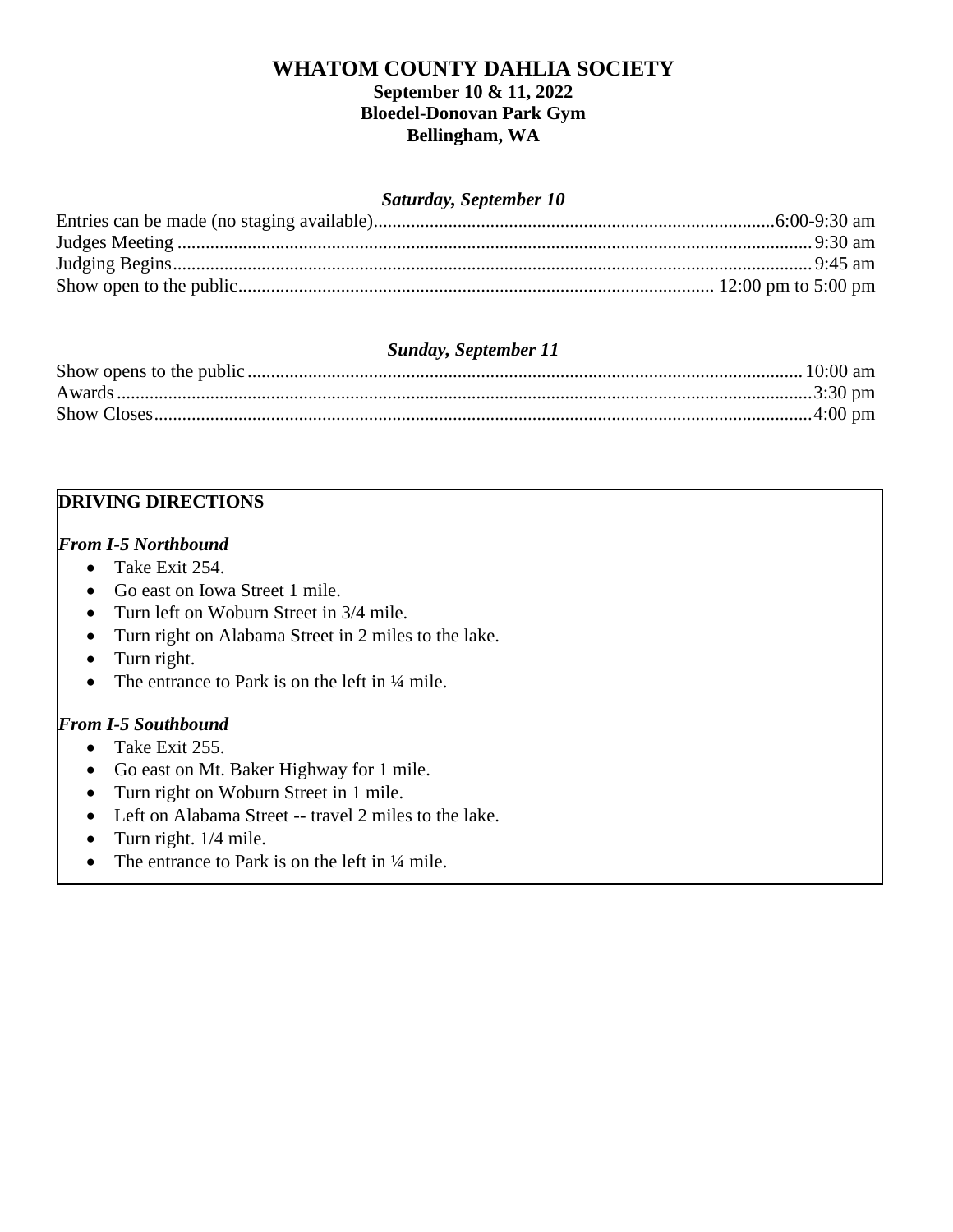### **WHATCOM COUNTY DAHLIA SOCIETY**

#### **SPECIAL ENTRIES**

*Novice - Pink Tags; Amateur - Yellow Tags; Open - White Tags*

#### **FULLY DOUBLE DAHLIA OF THE YEAR –** *Clearview Edie* **(**Single-bloom entry*)*

# **OPEN-CENTERED DAHLIA OF THE YEAR –** *Kelsey Dwarf* **(**Triple-bloom entry**)**

| Open. |  |
|-------|--|

# **OPEN TO ALL**

*Use White Tags Only*

| Bloomquist Jean - single-bloom entry                                                                                                                                                                                                                                                                                                         |
|----------------------------------------------------------------------------------------------------------------------------------------------------------------------------------------------------------------------------------------------------------------------------------------------------------------------------------------------|
| An informal vase of cut dahlias, not a floral design.<br>Vase of exhibitor's choice, containing 13 dahlias (buds are counted as blooms). One or more varieties, with or<br>without greenery (no flowers or berries). No oasis or foam used in staging. We will also have a \$25.00<br>drawing. Each vase will get one ticket for the drawing |
| <b>COLLECTIONS</b>                                                                                                                                                                                                                                                                                                                           |

| 3 varieties                                                                         |  |
|-------------------------------------------------------------------------------------|--|
| 3 varieties                                                                         |  |
| 3 varieties, one of each type                                                       |  |
| 3 different varieties                                                               |  |
|                                                                                     |  |
| Artistic display of a single bloom in clear water in a non-footed bowl, no greenery |  |